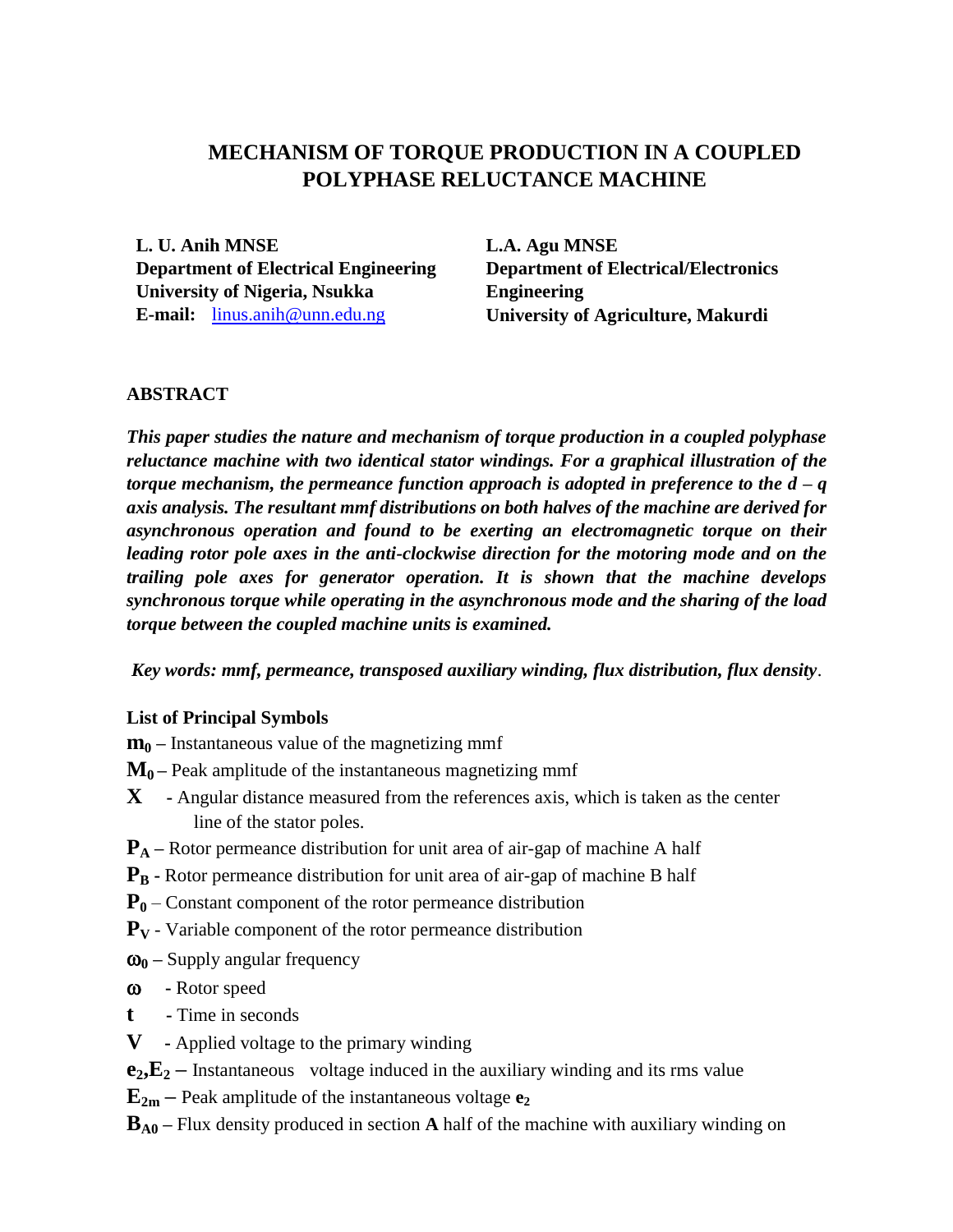Open circuit

- $\mathbf{B}_{B0}$  Flux density produced in section **B** half of the machine with the auxiliary winding on open circuit.
- **i2,I<sup>2</sup> –** Instantaneous current circulating in the auxiliary winding and its rms value
- Impedance angle
- $m_1$ ,  $M_1$  Instantaneous mmf distribution of the primary winding and its peak amplitude
- **m2,M<sup>2</sup> -** Instantaneous mmf distribution in the auxiliary winding and its peak amplitude
- **B2A -** Flux density distribution in section **A** half of the machine with auxiliary winding closed
- **B2B -** Flux density distribution in section **B** half of the machine with auxiliary winding closed
- $B_{A0}$  **-**  $B_{A0}$  Average flux density linking the Auxiliary winding with auxiliary winding on open circuit.
- $B_{2T}$  Total flux density linking the auxiliary winding when it is closed
- **Sa -** Slip of the auxiliary winding field with respect to the rotor
- **Sp -** Slip of the primary winding field with respect to rotor
- $M_{RA}$  Resultant mmf on the rotor pole tip of section **A** half of the machine
- $M_{RB}$  Resultant mmf on the rotor pole tip of section **B** half of the machine
- $M'$  Vector sum of  $M_0$  and  $M_1$
- **-** Overall primary input power factor angle.

## **1.0 INTRODUCTION**

Conventional polyphase reluctance machines operate at a fixed speed that is directly and simply related to the supply frequency [1,2]. With some modifications in its configuration, a polyphase reluctance machine can operate asynchronously [3,4,5]. In one arrangement, for an idealized machine, there are two sets of stator windings, which are both skewed, one, skewed 180 electrical degrees and the other skewed –180 electrical degrees [6]. One set of windings, the main (primary) is connected to the source, whilst the other set, that is the auxiliary (secondary) winding is short-circuited. The roles of the two windings can be interchanged. An

alternative configuration is to have the primary not skewed, whilst the rotor is skewed 180 electrical degrees and the auxiliary winding skewed 360 electrical degrees in the same sense. In a practical, realistic machine, on account of the conductor being located in slots, the skew can only be accomplished in discrete steps requiring therefore that the machine be assembled in two or more magnetically isolated stacks [3,6].

In a two-stack machine with un-skewed primary windings, the d-axes of the rotors of the two halves of the machine are mutually displaced electrically by 90 and the axes of the two halves of the auxiliary winding coils displaced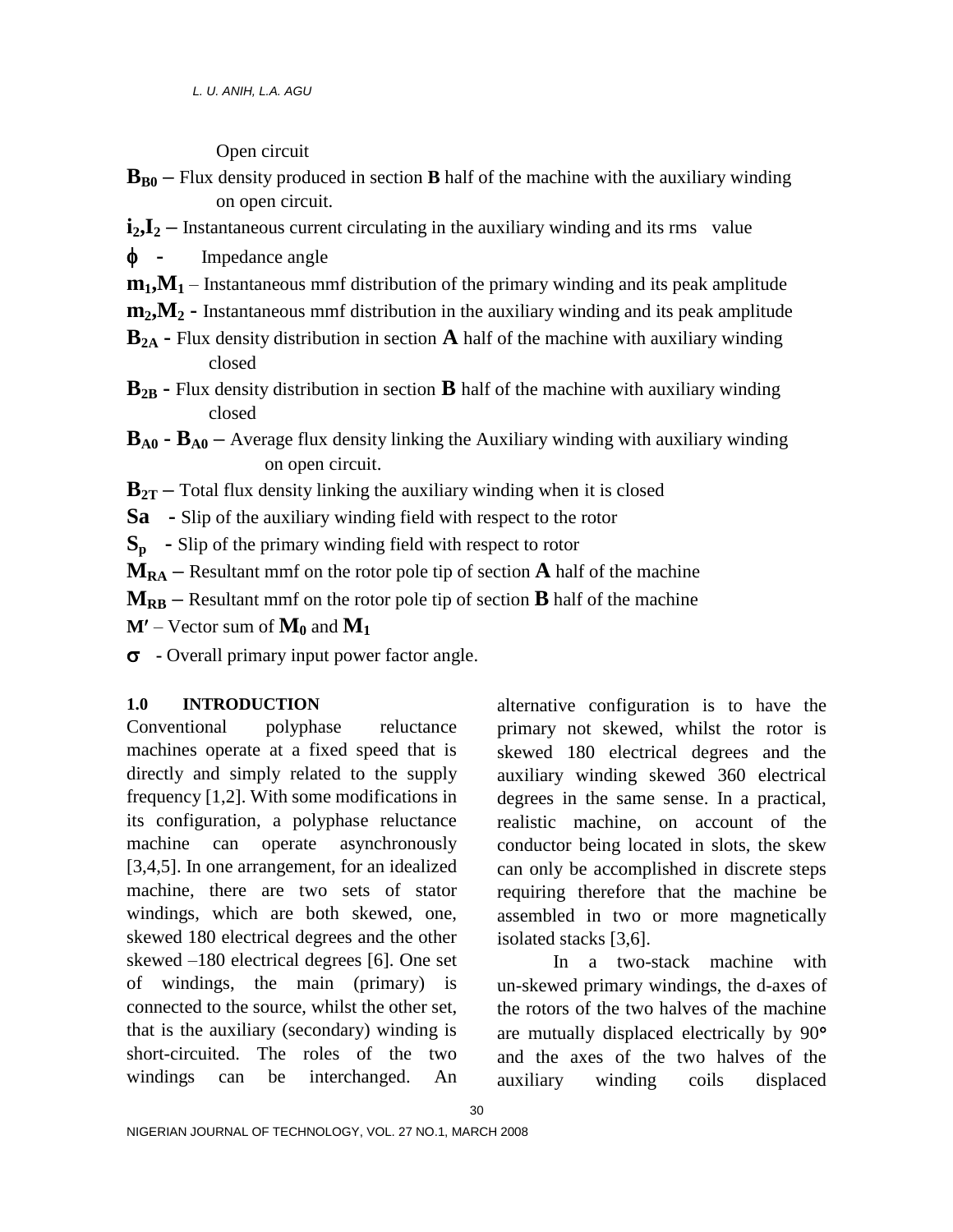electrically by  $180^{\circ}$  [3,7]. The machine so described is known as transfer field machine [3]. The transfer field machine unlike the Broadway's configuration [4] has two electrically isolated stator (main and auxiliary) windings, which carry the excitation current and circulating current respectively. The  $(2s-1)\omega_0$  low frequency current is confined in the auxiliary winding without interfering with the supply. This paper set forth to study the nature and mechanism of torque production in coupled polyphase reluctance machines with two identical stator windings popularly known The self-inductances of each phase winding is unaffected by the rotor position. In fact, these relationships between the primary and auxiliary windings are similar to the relationship between the primary and secondary windings of an induction machine or between the phase winding and excitation winding of a round rotor synchronous machine. A TF machine was constructed and successfully tested by one of the authors [3]

#### **2.0 MACHINE MODEL**

Fig. 1 shows the per phase schematic

diagram of the TF machine. Each machine half is similar in features to the conventional synchronous machine. The major unorthodox features of the machine are:

- a) the stator and rotor are arranged in two identical halves; and hence the machine may be treated as two separate reluctance machines whose stator windings are connected in series.
- b) There are no conductors in the rotor, including damper windings.
- c) The pole axes of the two pole halves are mutually in space quadrature.

as transfer field (TF) machines. The cyclic variation of the mutual coupling between the primary winding and auxiliary winding coils is the basis of operation of the machine. $Z_{\text{Main}}$  Aux. Aux. Main



*Fig. 1: Per phase schematic diagram of the transfer field machine*

d) There is second set of polyphase stator windings (auxiliary winding) whose conductor side are shifted electrically by 180 (transposed) in passing through one section of the machine to another. The main and auxiliary windings are identical in every respect and occupy the same electrical positions in the stator slots thus ensuring a perfect coupling between the windings.

## **3.0 PRINCIPLE OF OPERATION AND ANALYSIS**

The main (primary) winding of the machine is connected to the supply voltage V and draws an excitation current  $I_0$  at the source frequency  $\omega_0$  when the auxiliary winding is on open circuit, which produces an mmf whose distributions on both halves of the machine **A**, **B** can be expressed as

$$
m_o = m_o \cos (x - \omega_o t) \tag{1}
$$

The air-gap permeance distribution as seen by the rotor in the first half **A**, of the machine, may be expressed as:

$$
P_A = P_o + P_V \cos 2(x - \omega t) \tag{2}
$$

where  $\omega$  is the speed of the rotor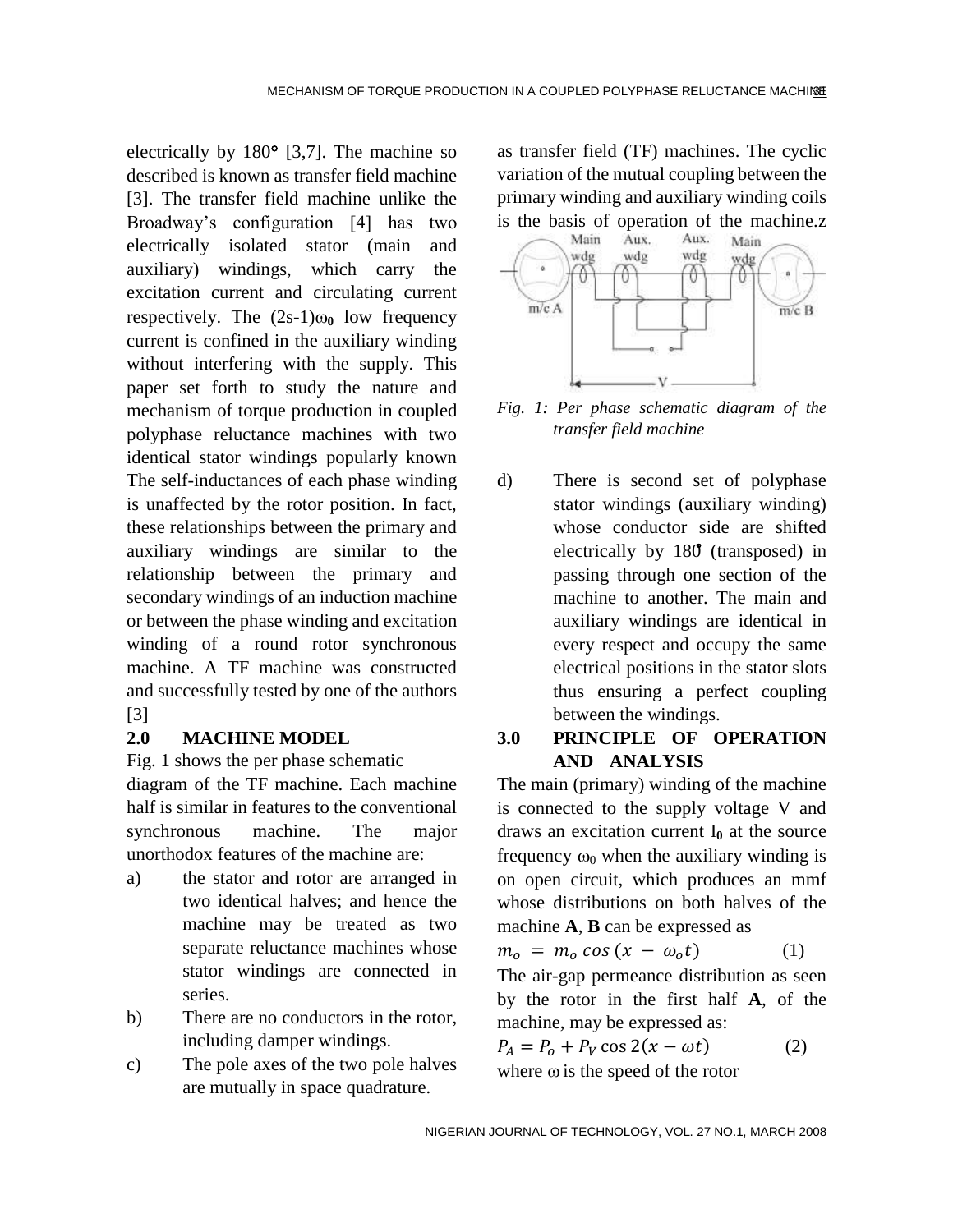The air-gap permeance distribution in the second half **B**, whose auxiliary winding is 180<sup>o</sup> displaced from that of **A** (transposed) will be given by

 $P_B = P_o + P_V \cos 2(x - \omega t - 90^\circ)$  $P_V \cos 2(x - \omega t)$  (3)  $M_0P_0 \cos(x - \omega_0 t) + \frac{M_0 P_v}{2}$ **2**

\*cos(x + ( $\omega_0$  – 2 $\omega$ ) t) + third space harmonics  $---(5)$ 

Similarly, the corresponding flux density distribution produced in section B part of the machine is:

$$
B_{B0} = M_0 P_0 \cos(x - \omega_0 t) - \frac{M_0 P_v}{2} *
$$

 $Cos(x + (\omega_0 - 2\omega) t) + \text{third space}$ 

harmonics  $---(6)$ 

The average flux density as seen by the main winding is equal to the The flux density produced by this mmf at the instant when its axis coincides with the pole axis of the rotor of section **A** part of the machine is given by  $[1 - 7]$ :

$$
= B_{AO} = m_o P_A \tag{4}
$$

combination of equations 5 and 6 and given by

$$
B_{ap} = M_0 P_0 \cos(x - \omega_0 t)
$$
 -----(7)

with a rotation in the positive anti-clockwise sense.

The direction of emf  $E_1$  induced in the main winding conductor in both halves of the machine A, B such as "**a1**" and "**a<sup>1</sup>** " by this flux is as shown in fig 2a in full lines. These emfs  $E_1$  are both equal in magnitude and in time phase in both sections of the machine and will oppose the supply voltage V in both sections.



Fig. 2a: Section A part of the machine showing the induced emfs in the stator conductors

The emfs induced by the third space harmonics cancel out if the windings are star-connected. If, however, the windings



Fig. 2b: Section B part of the machine showing the induced emfs in the stator conductors

are desired to be connected in delta, the winding pitch must be chosen such that the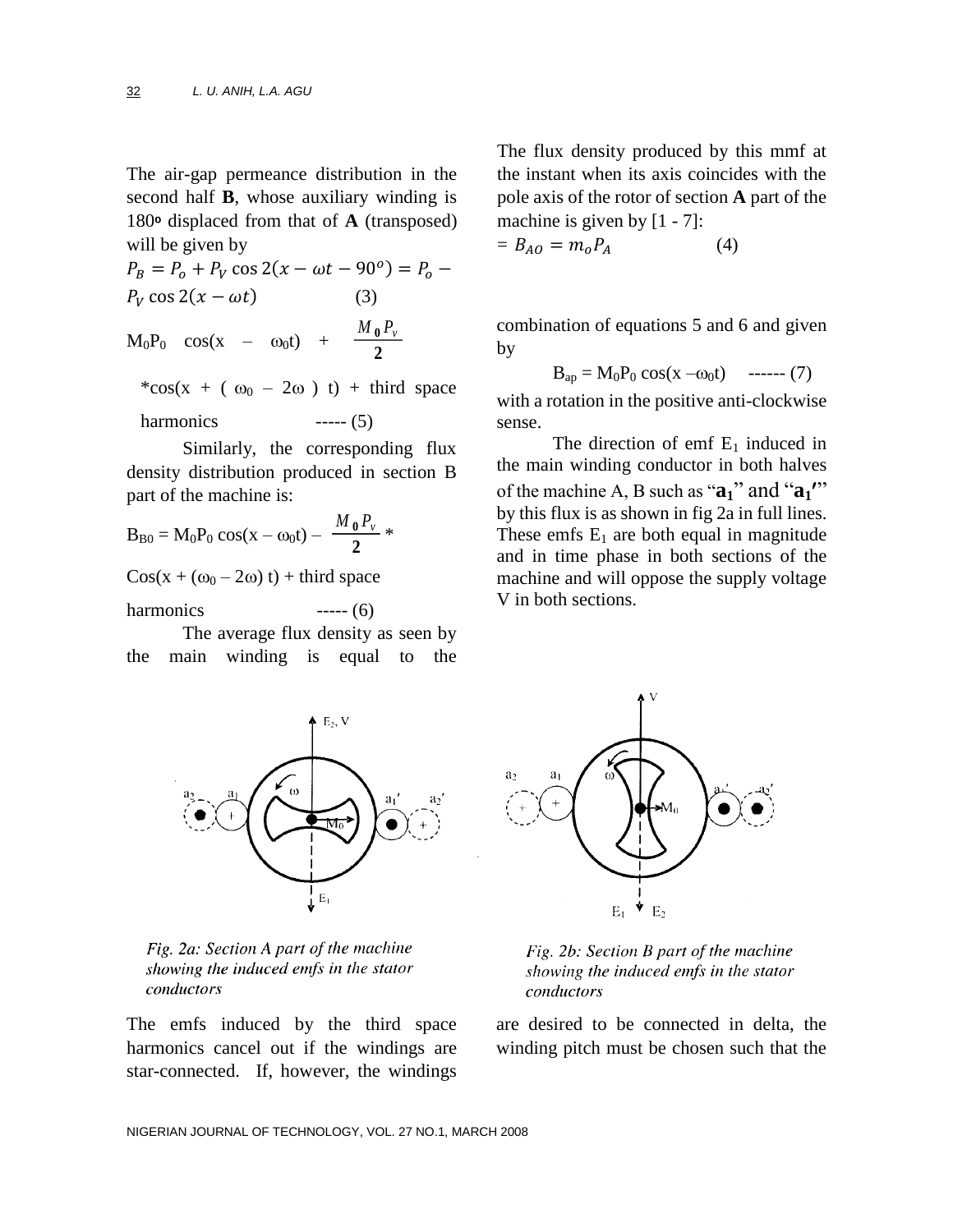emf induced by harmonics of flux is eliminated.

The average value of the second components of the flux in equations 5 and 6

(i.e. 
$$
\pm \frac{M_0 P_v}{2} \cos(x + (\omega_0 - 2\omega)t)
$$
 is zero.

However, the average of this flux as seen by the other set of windings (auxiliary) whose conductors are transposed between the two machine halves is given by:

$$
B_{A0} - B_{B0} = \frac{M_0 P_V}{2} \cos(x + (\omega_0 - 2\omega)t)
$$

This flux density distribution rotates in the negative clockwise direction for  $\omega < \omega_0/2$ .

The direction of emf  $E_2$  induced in the auxiliary windings by this flux will be in anti-phase in both halves of the machine because of the transposition of the auxiliary windings as shown in the dotted circles in *fig. 2b*. It therefore follows that in section A half,  $\mathbf{E}_2$  will be diametrically opposed to  $\mathbf{E}_1$ and in section B half  $\mathbf{E}_2$  will be in phase with  $E_1$ 

#### **4.0 SHORT CIRCUITING OF THE AUXILIARY WINDINGS**

If the auxiliary windings are short-circuited, emf will be induced in it at  $(\omega_0 - 2\omega)$ 

frequency and is given by:

$$
e_2 = E_{2m} \cos \omega (t - 2\omega)t - \pi/2
$$
) ---

(10)

This induced emf  $e_2$  will circulate current  $i<sub>2</sub>$  say at the same frequency in the short-circuited winding and this induced current is inversely proportional to its leakage impedance and may be expressed as:

$$
i_2 = \frac{E_{2m}\cos((\omega_0 - 2\omega)t - \pi/2)}{\sqrt{r_a^2 + ((\omega_0 - 2\omega)L)^2}}
$$
  
=  $I_{2m}$  c o s@(-2 $\omega$ )t -  $\pi$ /2 - $\phi$ ) - (11)

 $r_a$  is the resistance of the winding, **L** is the inductance of the winding and  $\phi$  is the impedance angle.

The distribution of mmf in the auxiliary winding of one machine half (section A say) due to this current has the form:

 $m_2 = M_2 \cos(x + (\omega_0 - 2\omega)t - \pi/2 - \phi) \quad -- (12)$ <br>In section B, the corresponding ...(9)

In section B, the corresponding auxiliary winding mmf will be (due to transposition of auxiliary windings):  $m_2 = -M_2 \cos(x+(\omega_0 - 2\omega)t - \pi/2 - \phi)$  - (13)

The flux density distribution in section A half due to its rotating mmf will be given by

$$
B_{2A} = m_2(P_0 + P_V \cos 2(x - \omega t))
$$

$$
= M_2 \cos(x + (\omega_0 - 2\omega)t - \pi/2 - \phi)(P_0 +
$$

$$
P_V \cos 2(x - \omega t))
$$
 ----(14)

Similarly, in section B, the corresponding flux density distribution is

$$
B_{2B} = -m_2(P_0 - P_V \cos 2(x - \omega t))
$$
  
= -M<sub>2</sub> cos(x +(\omega<sub>0</sub> - 2\omega)t - \pi/2-\phi)(P<sub>0</sub> -  
P<sub>V</sub> cos2(x - \omega t)) \t--- (15)

Therefore, the total flux density over the two sections of the machine is the combination of equations 14 and 15 and given by

$$
B_{2T} = M_2 \cos(x + (\omega_0 - 2\omega)t - \pi/2 - \phi)(P_0 + P_V
$$
  

$$
\cos(2(x - \omega t)) - M_2 \cos(x + (\omega_0 - 2\omega)t
$$
  

$$
-\pi/2 - \phi)(P_0 - P_V \cos(2(x - \omega t))
$$
 ----(16)

 $= M_2P_v \cos(x - \omega_0 t + \pi/2 + \phi) + \text{third space}$ harmonics ----- (17)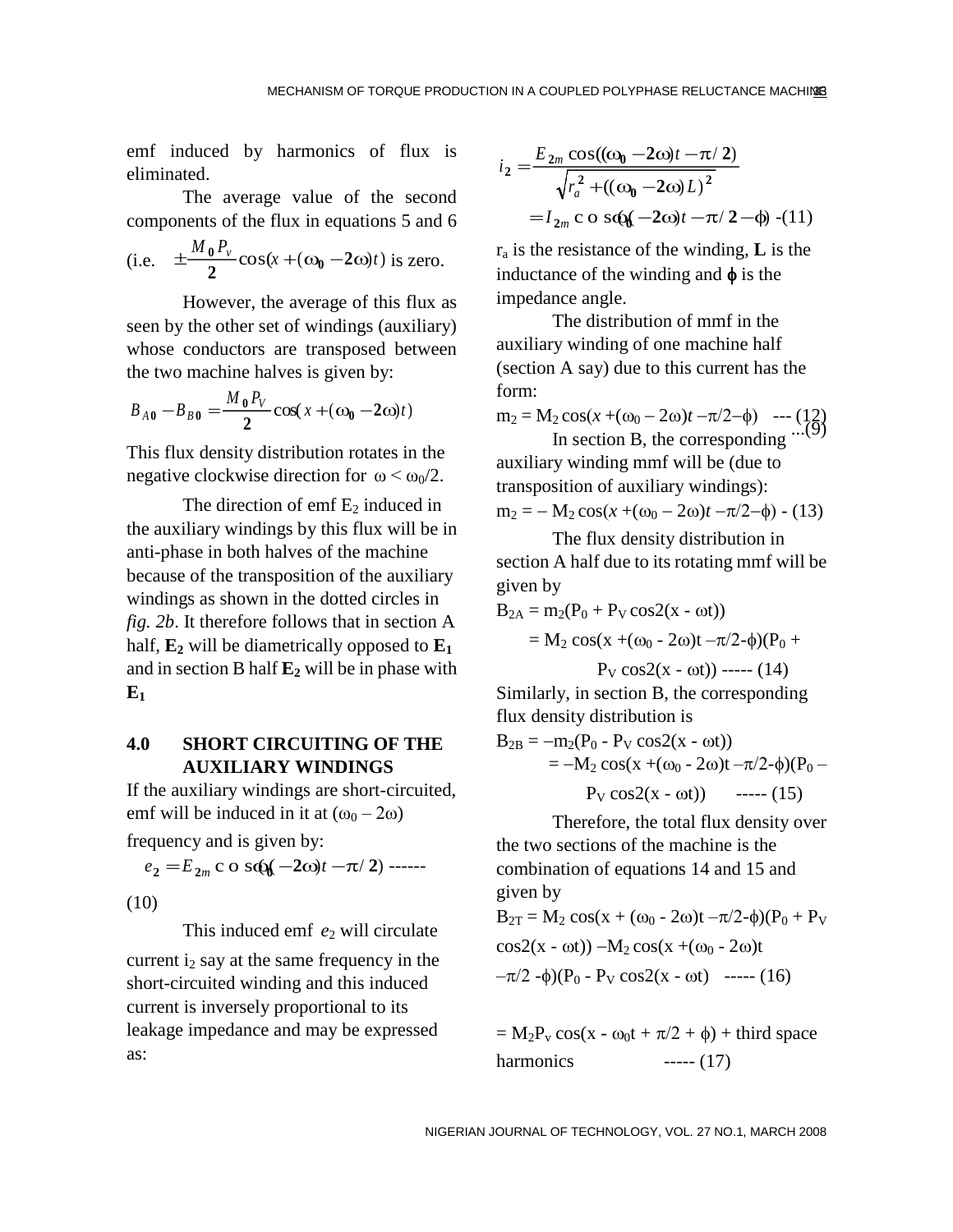The third harmonics would have no effect if the winding is star connected. The presence of  $I_2$  in the auxiliary winding leads to an additional current  $I_1$  to be drawn by the primary in a manner akin to what obtains in a transformer or an induction motor in order to neutralize the effect of the auxiliary current  $I_2$ . The primary current  $I_1$ produces a primary flux needed to neutralize the secondary flux.

#### **5.0 MMF BALANCE**

The auxiliary winding load current mmf is  $m_2 = M_2 \cos(x + (\omega_0 - 2\omega) t - \pi/2 - \phi)$  --- (18) The flux of  $m_2$  linking the primary winding may be expressed as:

$$
B_{2T} = m_2 P_V \cos(2(x - \omega t))
$$
  
= M<sub>2</sub>P<sub>V</sub> cos(x + (\omega<sub>0</sub>-2\omega) t-\pi/2- $\phi$ ) cos2(x -  
  $\omega t$ )

 $= M_2P_V \cos(x - \omega_0 t + \pi/2 + \phi) + \text{third space}$ harmonics

----- (19)

This flux must be opposed and balanced by the primary load current flux. The primary mmf may be expressed as  $m_1 = M_1 \cos(x - \omega_0 t - \Psi)$  ----- (20) The self-flux of  $m_1$  is given by  $m_1P_0 = M_1P_0 \cos(x - \omega_0 t - \Psi)$  ----- (21) For mmf balance  $M_1P_0 \cos(x - \omega_0 t - \Psi) = - M_2P_V \cos(x - \omega_0 t +$  $\pi/2 + \phi$  $= M_2P_V \cos(x - \omega_0 t - \pi/2 + \phi)$  ------ (22) Thus,  $M_1P_0 = M_2P_v$  ----- (23) If  $\psi = \pi/2 - \phi$ Therefore

The roles of primary and auxiliary windings can be exchanged. If the auxiliary winding is used as the primary and if the mmf is  $M_2$ , then the primary, now the secondary will have mmf  $M_1$ .

Therefore  $M_1P_v = M_2P_0$  ----- (25) Combining this with  $M_1P_0 = M_2P_v$  ----- (26) gives

$$
|\mathbf{M}_1| = |\mathbf{M}_2| \ \ \text{---} \ (27)
$$

Fig. 3 at a certain instant in time shows the mmf distribution phasors in the two halves of the TF machine.



*Fig. 3a: Section A part of the machine showing mmfs.*  $m_0$ *,*  $m_1$  *and*  $m_2$ 



 $m_1 = M_1 \cos(x - \omega_0 t - \pi/2 + \phi)$  (24)  $mnfs, m_2, m_1, and m_2$  (24) *Fig. 3b: Section B Part of the machine showing mmfs.*  $m_0$ *,*  $m_1$  *and*  $m_2$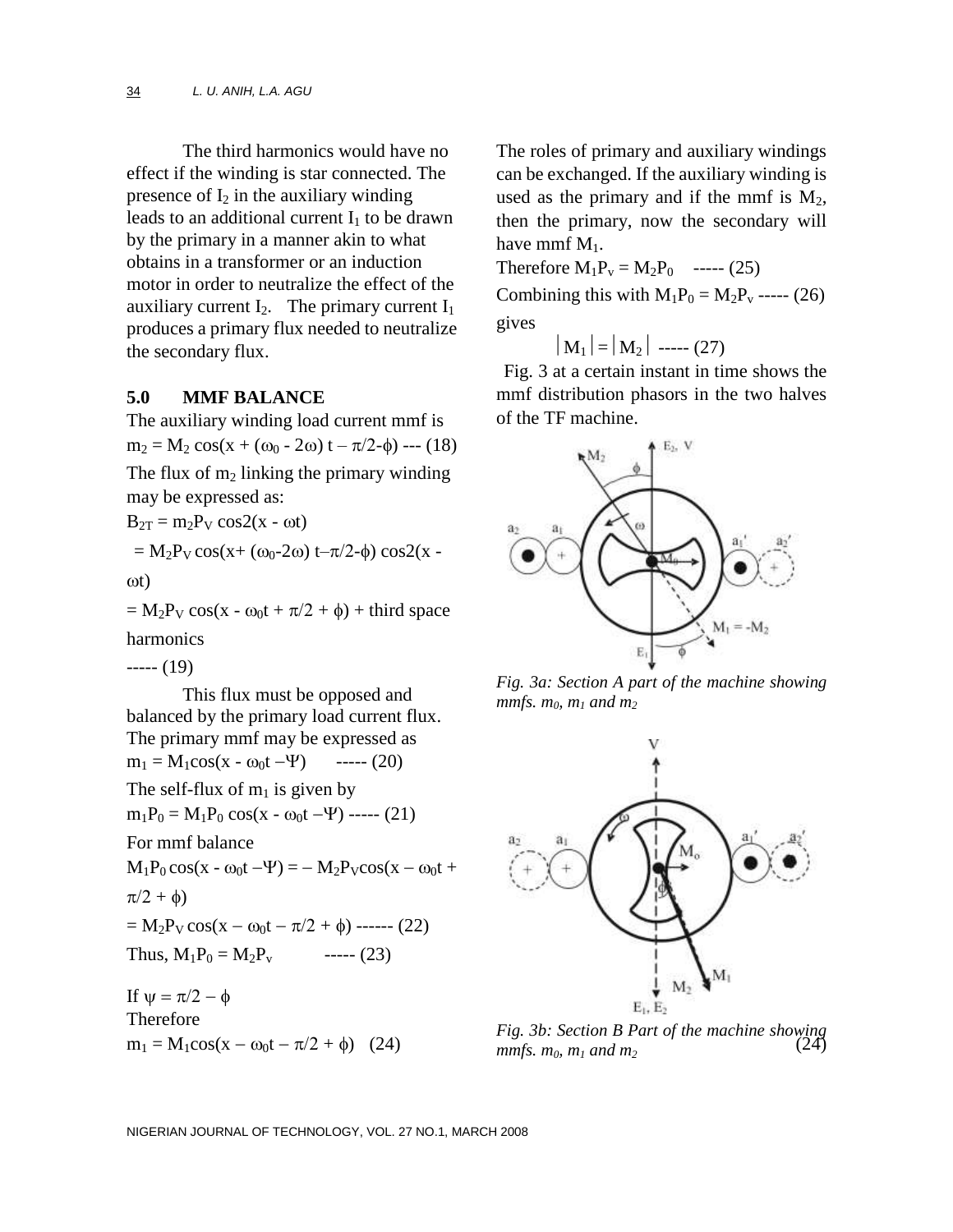In section  $A$ ,  $M_1$  and  $M_2$  are equal in magnitude but in anti-phase whilst in section  $\mathbf{B}$  M<sub>1</sub> and M<sub>2</sub> are equal in magnitude and in phase because of the transposition of the machine windings in section **B**.

### **5.1 PER UNIT SLIP**

The slip of the primary winding field with respect to the rotor is given by

$$
S_P = \omega_0 - \omega
$$
  
=  $\omega_0 - (1 - s) \omega_0$   
=  $s\omega_0$  (28)

Similarly, the corresponding auxiliary winding field slip with respect to the rotor is given by

$$
S_a = (2\omega - \omega_0) - \omega
$$
  
= \omega - \omega\_0  
= -s\omega\_0 \qquad (29)

Equations 28 and 29 imply that the primary winding mmf  $M_1$  and the excitation current mmf  $M_0$  will rotate at the speed  $S\omega_0$  with respect to the rotor whilst the auxiliary winding mmf  $M_2$  will rotate at the speed  $-S\omega_0$  with respect to the rotor. Thus the combination of  $M_0$  and  $M_1$  ( $M_0 + M_1 = M'$ ) rotate at the same speed as  $M_2$  relative to the rotor but in the opposite direction.

#### **6.0 TORQUE MECHANISM**

When the auxiliary winding is on open circuit, the machine does not develop torque because:

i) the absence of a rotor winding which would produce induction motor type torque and

ii) the impedance of the winding does not change with rotor angular position, so there is no reluctance torque.

sense. Consider an instant in time when plgs However, the component of the primary winding flux that induces emf in the auxiliary winding rotates in the negative sense relative to the rotating magnetizing mmf of the primary winding. That is,  $M_0$ and  $M_1$  rotate at the speed s $\omega_0$  while the auxiliary current mmf  $M<sub>2</sub>$  rotates at the same speed relative to the rotor but in the opposite axes of the magnetizing mmf  $M_0$  coincides with the d-axis of the rotor-pole in machine A and hence with q-axis of the machine B, both being in space quadrature. The magnetizing flux in machine A will be maximum, and that in machine B negligible compared to that of machine A. The effective magnetizing flux would therefore be almost entirely of that produced by machine A. In fig. 4a, shows section A part of the machine. The mmf phasors  $M_1$  and  $M_2$ are shown to be equal in magnitude but in phase opposition and with the resultant of  $M_0$  and  $M_1$  producing M' (i.e.  $M_0+M_1=M'$ ), which rotates at the speed s $\omega_0$ , whilst M<sub>2</sub> rotates at  $-s\omega_0$ . The resultant mmf in section A part of the machine

 $(M_{RA} = M' + M_2)$  acts at the leading pole tip of the rotor as shown in fig. 4a. In section B half of the machine, the direction of  $M_2$ phasor would have reversed due to the transposition of the auxiliary winding.

Hence, the phasors  $M_1$  and  $M_2$  will now be in phase and the resultant mmf  $(M_{RB}$  $= M' + M_2$ ) acts at the leading rotor pole tip. Since in both halves of the  $T - F$  machine A,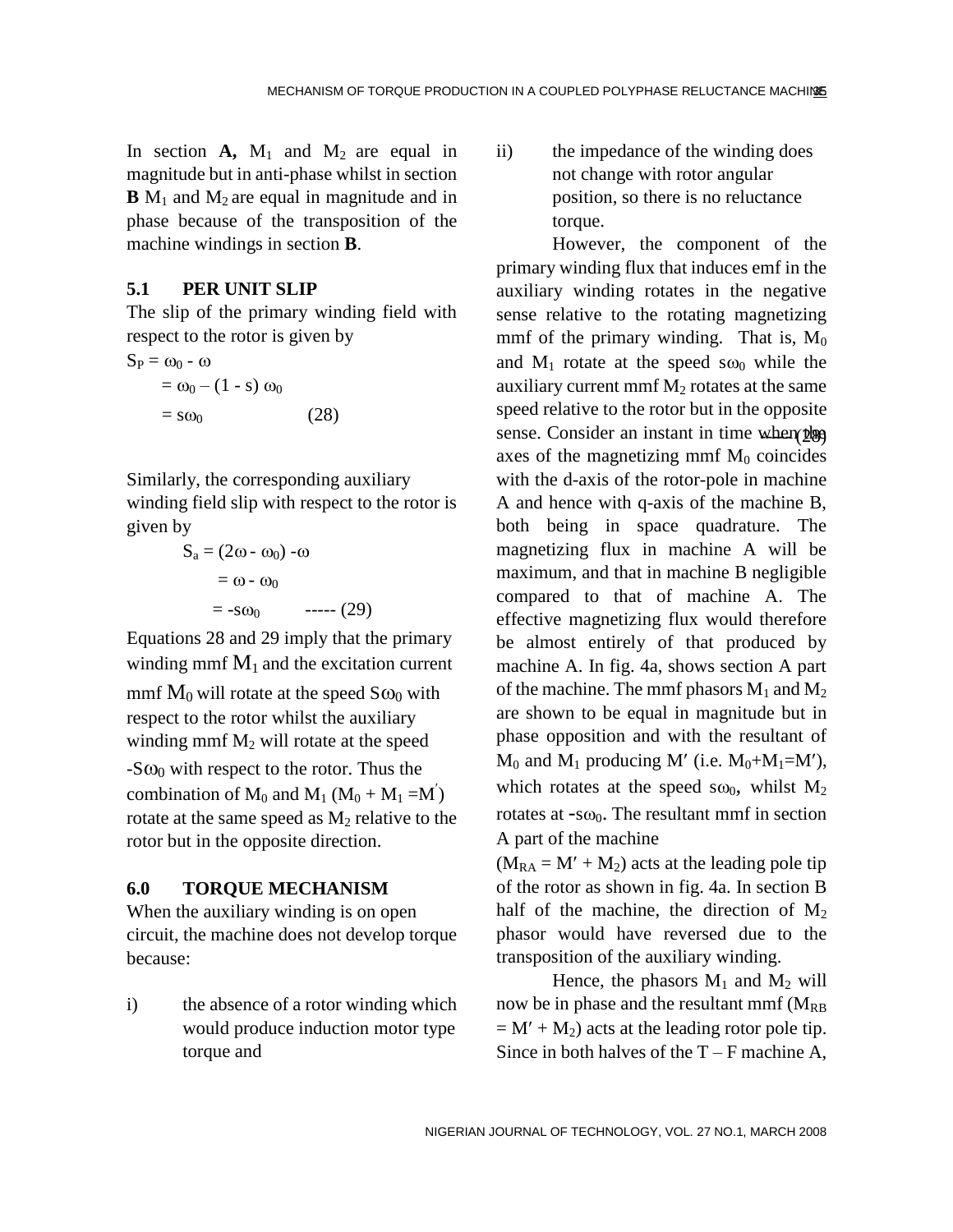B respectively, their resultant mmfs,  $M_{RA}$ and  $M_{RB}$  act at the leading pole

tips, consequently, their tangential components will exert a reluctance torque in the positive anti-clockwise sense in both halves of the TF machine which will pull the rotors forward.



*Fig. 4a: Section A part of the machine showing the resultant mmf MRA acting on the leading rotor pole tip*



*Fig. 4b: Section B part of the machine showing the resultant mmf MRB acting on the leading rotor pole tip*

It is obvious that the intensity of the resultant mmfs and hence flux is greater in machine B than in machine A at this instant " $t<sub>0</sub>$ " say as depicted in fig. 4a and 4b. Thus, machine B produces the greater proportion of the net torque of the TF machine. As time progresses,  $M_2$  and  $M_1$  will be moving apart in machine B, thus reducing (weakening) the resultant mmf  $M_{RB}$ ; but moving closer in machine A, thereby increasing (strengthening) the resultant mmf  $M_{RA}$  and hence flux at this instant " $t_2$ " say. The combination of  $M_1$  and  $M_2$  will coincide at a point leading the axis of the rotor pole by  $\phi$  after each of them has traveled a distance of  $\pi/2$  electrical radians. Since torque is directly proportional to the square of mmf and hence flux, each section of the machine that produces the greater proportion of the flux will produce the greater proportion of the net torque that transfers cyclically from one machine half to the other. When the torque in one machine half is increasing the torque from the other half is decreasing while the net torque remains constant. In fact when the torque in one half is maximum, it will be zero in the other. This phenomenon can be explained quantitatively by considering the combination mmfs in the air gaps of each machine half of the TF machine. In section A machine half, the combination mmfs is given by

 $Mmfs_A = M_0 \cos(x-\omega_0t) + M_1 \cos(x-\omega_0t - \pi/2 +$  $\phi$ ) + M<sub>2</sub> cos(x + (ω<sub>0</sub> – 2ω)  $\pi/2$  -  $\phi$ ) (30)

$$
= M' \cos(x - \omega_0 t - \sigma) + M_2 \cos(x + (\omega_0 - 2\omega))
$$
  
t -  $\pi/2 - \phi$ ) \t---(31)

$$
= (M' - M_2) \cos(x - \omega_0 t - \sigma) + M_2 \cos(x - \omega_0 t - \sigma) + M_2 \cos(x + (\omega_0 - 2\omega) - \pi/2 - \phi)
$$
\n(32)

= 
$$
(M' - M_2) cos(x - \omega_0 t - \sigma) + 2M_2 cos(x - \omega t - 1/2 (\sigma + \phi + \pi/2)) * cos ((\omega - \omega_0) t - 1/2 (\sigma - \phi - \pi/2))
$$
  
----- (33)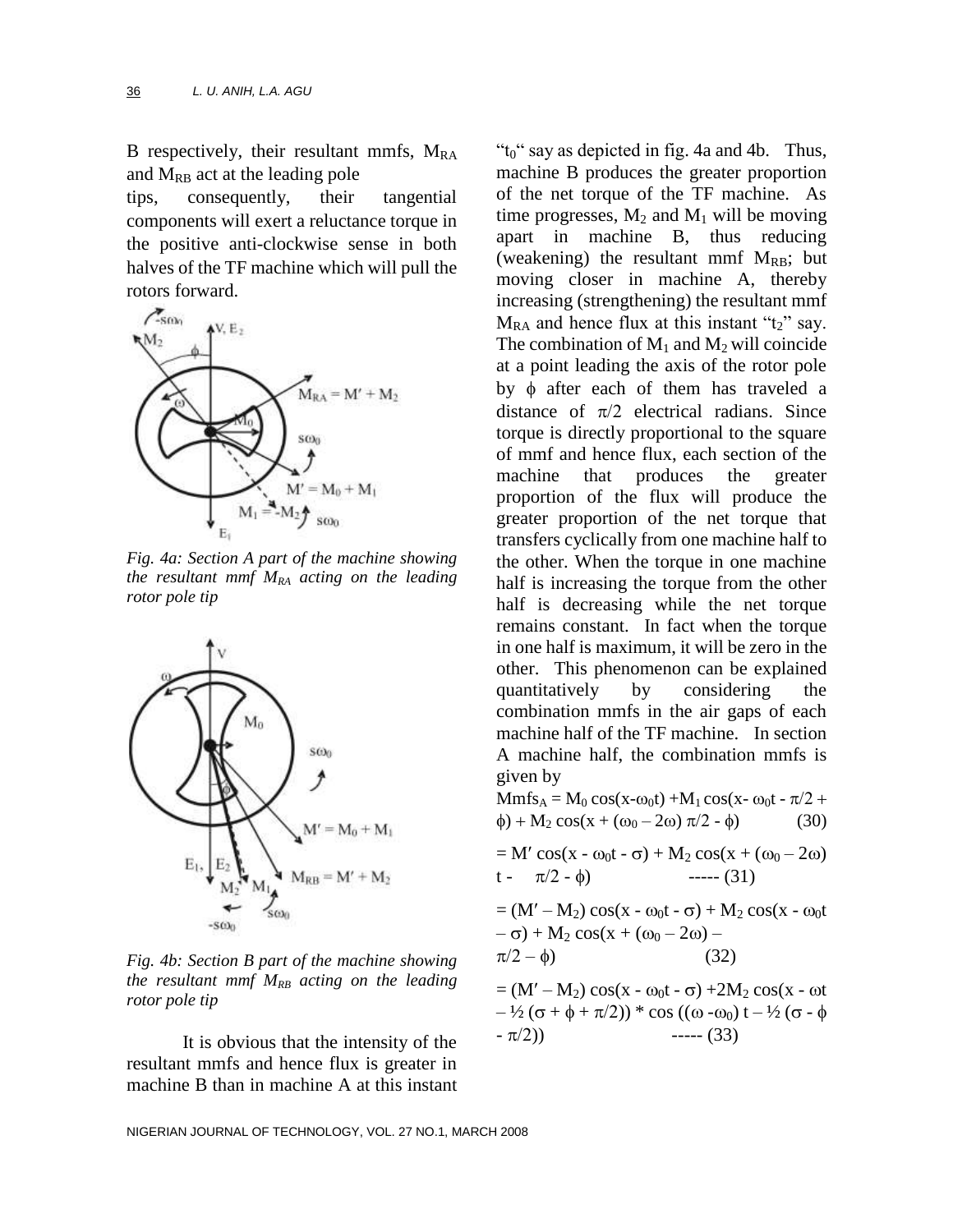where  $\sigma$  is the primary input power factor angle.

The torque component of equation 33 is a wave that rotates round the air gap at the speed of the rotor  $\omega$ , whose amplitude is modulated at slip frequency by  $cos((\omega - \omega_0)t)$  $-\frac{1}{2}$  ( $\sigma$  -  $\phi$  -  $\pi/2$ )) and can consequently impart a reluctance torque on the rotor in the forward anticlockwise direction.

The first component of equation 33 cannot produce torque since it rotates at a speed different from that of the rotor. Similarly, the mmf combination in section B half of the machine is given by  $Mmf_{SB} = (M' - M_2) \cos(x - \omega_0 t - \sigma) + 2M_2$ <sup>\*</sup>  $\sin(x - \omega t - \frac{1}{2} (\sigma + \phi + \pi/2))$  \* sin (( $\omega - \omega_0$ ) t –  $\frac{1}{2} (\sigma - \phi - \pi/2)$  ----- (34)

Analogously, the second component of equation 34 is a wave that rotates round the air-gap at the speed of the rotor  $\omega$  and can consequently impart a reluctance torque on the rotor.

It follows from equations 34 and 35 that the amplitude of each torque producing mmf in the two halves of the machine has the same space phase displacement with respect to the corresponding rotor axis and furthermore, the variation of the amplitude of the waves are in time quadrature. The physical meaning of this is that the torque swings cyclically between the two sections of the machine, while the net torque remains constant. The machine's self-starting characteristics can be inferred from the gross mmfs in both halves of the machine, i.e. equations 33 and 34 which are non-zero at starting (i.e. at  $\omega = 0$ )

## **6.1 EFFECT OF SECONDARY (AUXILIARY) WINDING POWER FACTOR**

Suppose the auxiliary winding is loaded such that the power factor is reversed as shown in fig. 5. It will be observed that the axes of the resultant mmfs  $M_{RA}$  and  $M_{RB}$  in both halves of the TF machine will now intersect at the trailing rotor poles tips as shown in fig. 5 and thus leading to an electromagnetic torque in the opposite direction to the rotation of the rotor. The machine in this case will require an external mechanical agency as a prime mover and this corresponds to generator operation mode.



*Fig. 5a: The mmf phasors of section A part of the machine illustrating generator operation*



 $M_{RB} = M' + M_2$ *Fig. 5b: The mmf phasors of section B part of the machine illustrating generator operator*

**6.2 TORQUE/SPEED CHARACTERISTIC**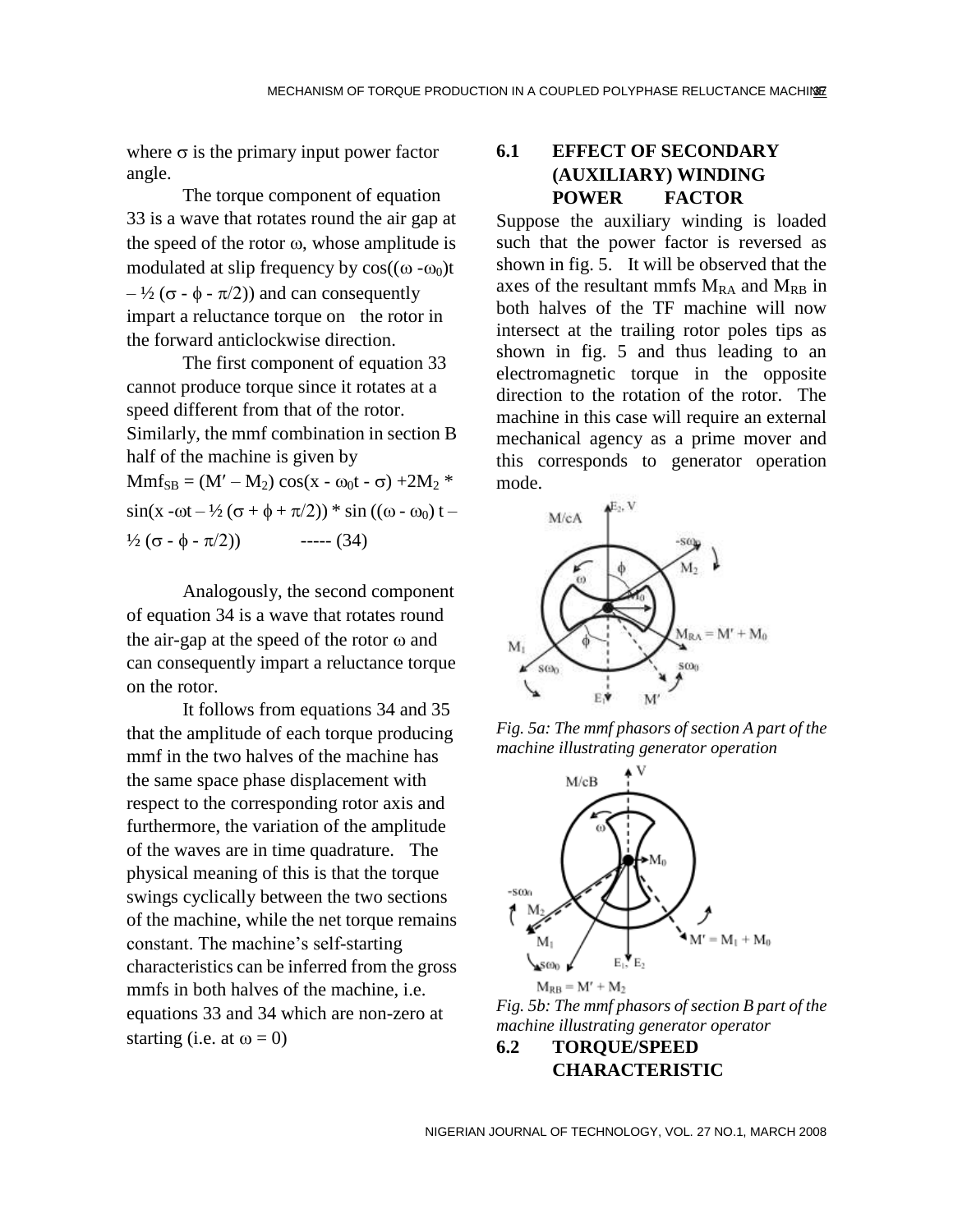The magnitude of the emf induced in the auxiliary winding and hence the current  $I_2$  in the winding is proportional to the velocity  $(\omega_0 - 2\omega)$  at which the flux cuts the auxiliary conductors. The auxiliary current and hence the torque will therefore be zero when  $\omega = \begin{bmatrix} 0 & 0 \\ 0 & 1 \end{bmatrix}$  However, a torque can be

developed at this speed if auxiliary windings are fed externally with dc to produce a stationary field. Thus the asynchronous torque/speed characteristic of the machine will resemble that of an induction motor with half as many stator magnetic poles as shown in fig. 6.



*Fig. 6: Torque Speed Curve of the TF machine*

Even though the torque speed characteristic resembles that of an induction motor, it should be noted that the action is due to reluctance effects and not due to alignment of primary and secondary fields as in the induction motor. It follows that when motoring, the axis of the torque-producing wave leads the axis of the rotor pole and lags behind it for the generating mode. In the speed range,  $0 \le \omega$ 

 $\langle 1/2 \omega_0 \rangle$  the machine is motoring and in the range

 $\frac{1}{2} \omega_0 < \omega < \omega_0$  the machine is generating.

#### **7.0 CONCLUDING REMARKS**

The mechanism of torque production in a TF machine has been analytically and illustratively presented. Although the torque speed characteristic of a TF machine is similar to that of an induction machine with half as many stator magnetic poles, the charactersistic is due to reluctance effects as distinct from alignment of fields as in induction machines.

This is to be expected, since all the windings of the TF machine are on the stator side and therefore alignment of fields cannot apply. This reluctance effect phenomenon can be used to explain the mechanism of torque production in single stack asynchronous reluctance machine having two stator windings with different pole numbers, which also differ from the rotor pole number [8]. Apart from the asynchronous operation of the device, synchronous operation at  $\omega_0/2$  with dc excitation is also possible. With some modifications in the configuration, operation in the pure reluctance mode is possible.

Since the torque of the device is due to cyclic variation of the mutual coupling between the primary and auxiliary winding coils, individually therefore, none of the units of the coupled machines comprising the TF machine can develop a reluctance torque while operating alone. Torque can only be developed when they are mechanically coupled together.

The operation of the machine resembles that of two coupled single-phase reluctance motors acting in time quadrature.

The auxiliary windings provide a loop in which the  $(2s - 1)$ <sub>00</sub> harmonics,